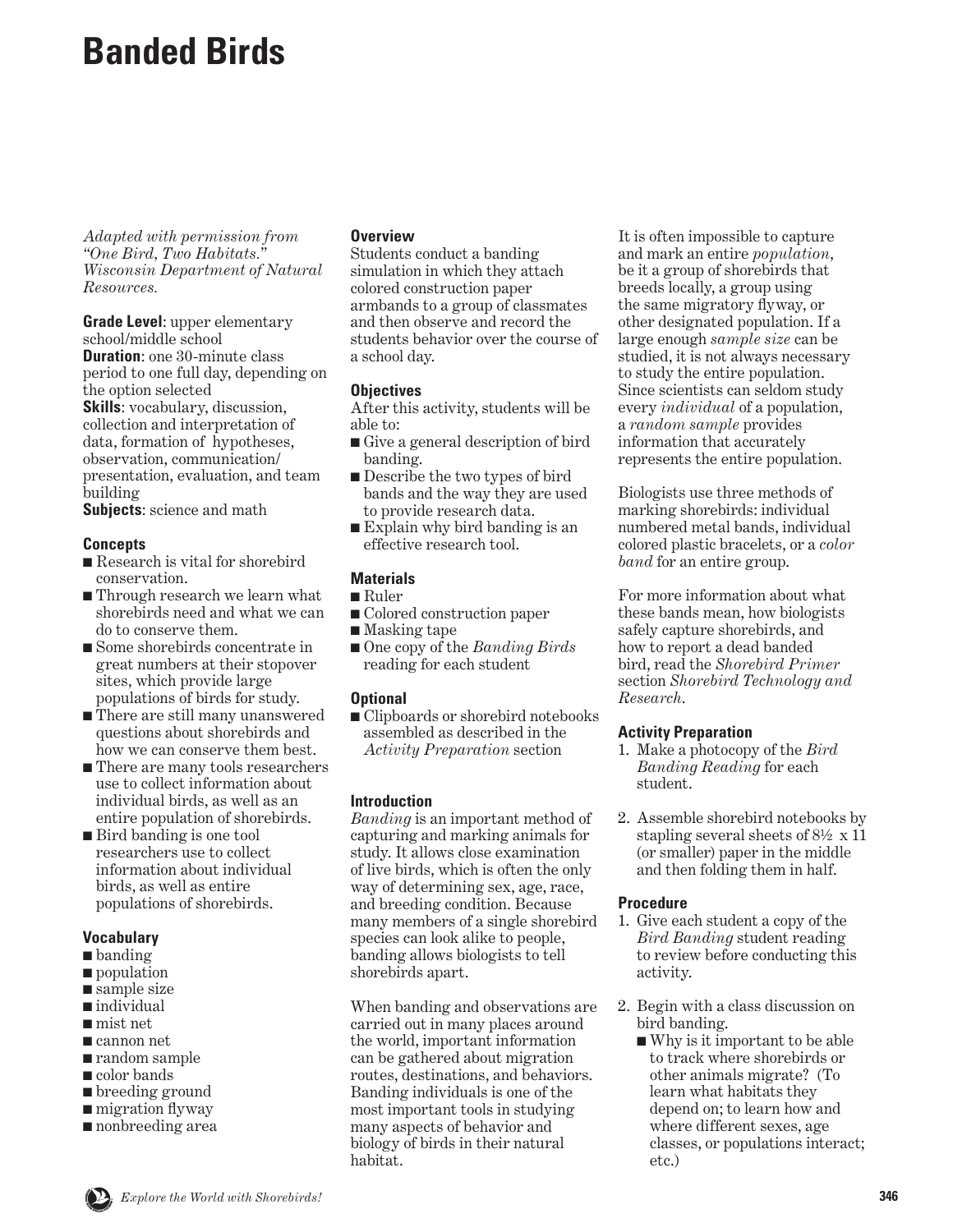- How do biologists know the destinations of migrating birds?
- Is it possible that a different population (in this case, groups made up of a single species of shorebird) of the same species can act separately, behave differently, or rely on different places during their lives? (Yes.)
- How do biologists know which individuals go where, since most members of the same species look alike to us, at least at a distance?
- How would marking birds facilitate the gathering of information?
- What are some ways in which birds can be marked without interfering with or altering their behavior? (Banding, dyeing a patch of feathers, radio tagging)
- Can you think of other important information to be gained from marking individual birds or being able to tell populations apart? (To learn how long birds live, how large their territories are, or how they interact; to find out whether they return to the same area to feed day after day or to the same area to breed year after year; to discover if juveniles return to the area where they were hatched; and to learn how quickly the population migrates from one habitat to another, etc.)
- 3. Explain that students will have the opportunity to see what it is like to be a bird-bander, as well as a banded bird. However, since it requires special equipment, special permits from the federal government, and a lot of training, they will not actually be banding birds—they will be banding each other!

#### **Option 1 — Observing Banded Birds for a Class Period**

- 4. Have the students make bands out of construction paper that are long enough to fit around their wrists or their ankles. Using as many colors as possible, pass out two pieces (mixing colors randomly) to each student. If you have a big class or not many colors, pass out three colors to each student. (This will allow for more combinations if students wear them in different orders.) Have the students measure and cut out one 1" x 7" strip of each of their colors. These are their "bird bands."
- 5. Have the students attach the strips around their "bird's" wrists, one strip above the other. Both bands must be visible, placed over any long-sleeved clothing. Secure them with tape. Each student should have a different color combination.
- 6. Now tell them that they are banded birds and will be known today by their color combinations—"blue over red," "red over blue," or (if three colors are used) "red-green-yellow." Explain that this is how a biologist tells birds apart when they might otherwise look alike.
- 7. After all the birds are banded, tell the "bird biologists" to observe their "birds" in their natural habitat—in this case, the classroom. Clear the desks away or lead the class to a large open area. Designate one end of the study area as the northern shorebird "*breeding ground*" and the opposite end as the southern "*nonbreeding area,*" where shorebirds rest and eat. The middle of the study area is the "*migration flyway*," the flight path shorebirds take to travel between nesting and wintering sites.
- 8. Divide the "banded birds" into three groups and move each group to a different location in the study area. Instruct the "banded birds" in the nesting area to sit down on the floor as though they are on their nests. "Banded birds" located along the migration route must flap their arms or make eating motions. Those in the south must also make eating motions or pretend that they are resting by standing on one foot.
- 9. Give the "banded birds" a few minutes to act out their parts and for "bird biologists" to observe them. Ask the "bird biologists" questions like the following:
	- Is "vellow over white" migrating or nesting? Is "red over green" a male or female?
	- Which nesting birds (answer with band combination) have blonde feathers (hair)?
	- Which migrating shorebird is flying (flapping) fastest?
	- How many wintering birds are there with green bands?

After a few minutes, instruct the "banded birds" to "migrate" to the opposite habitat and continue with more questions. Repeat this a few times.

- 10. Now repeat the activity, reversing the students' roles: "bird biologists" become "banded birds" and previously "banded birds" are now "bird biologists."
- 11. When everyone has had a chance to play both roles, discuss their observations.
	- Did any birds lose their bands?
	- Do you think you could keep your bands on all day?
	- Were any colors hard to see?
	- Did any birds have exactly the same color combination or confusing combinations?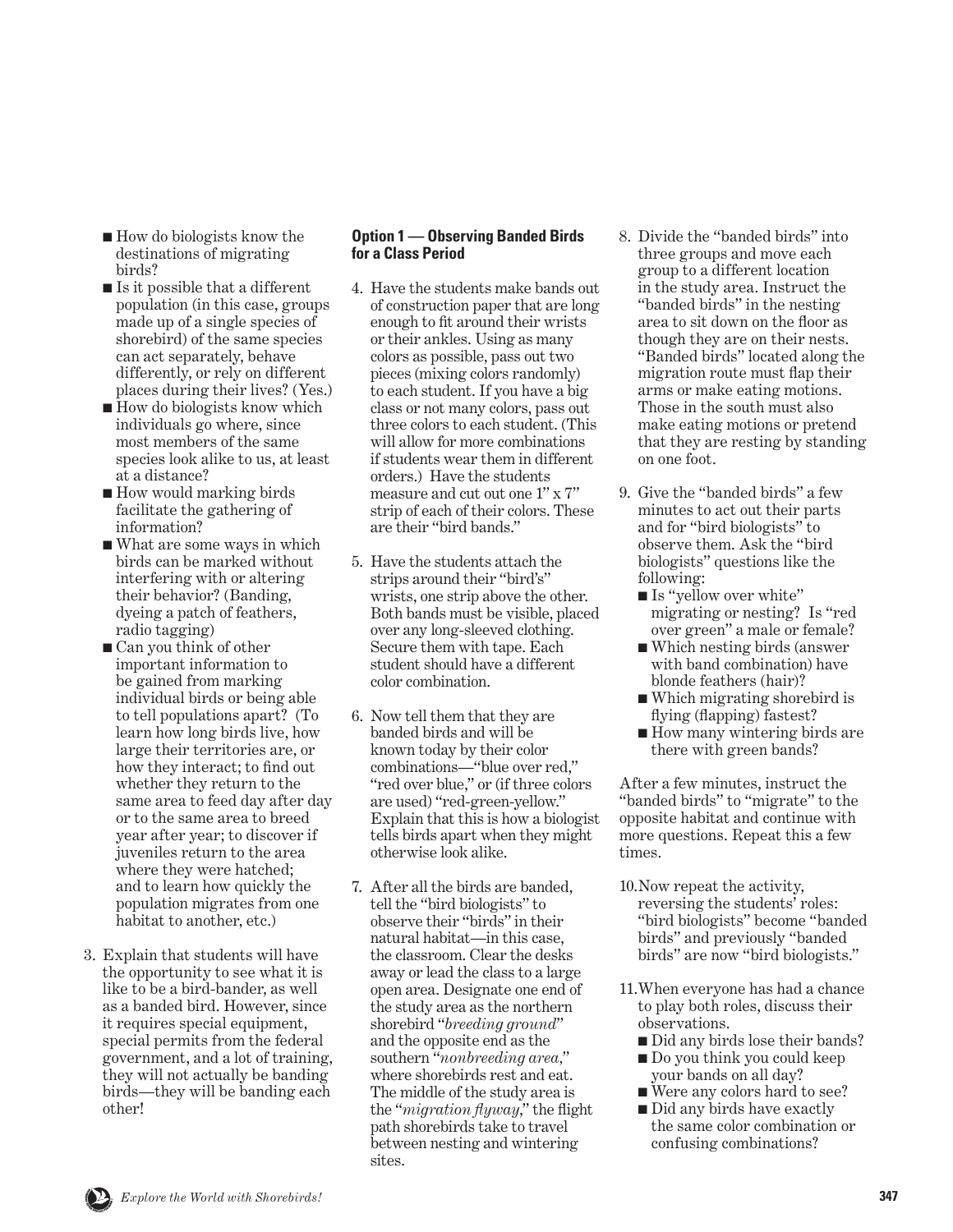- Was it hard for everyone to see all of the birds all of the time?
- What would this be like if you were real birds and biologists? What problems might you have?

#### **Option 2— Observing Banded Birds for a Day (or Two)**

- 4. Assign each student a partner. Designate one student the role of "banded bird" and the other of "bird biologist." Explain that the job of the "bird biologist" is to locate and observe the "banded bird." The role of the "banded bird" is to go about doing what it always does.
- 5. Explain that each "bird biologist" has five times (which occur during the remainder of the day or the next school day) to locate and observe his or her "banded bird." In a real shorebird study, these times might be high or low tide or early versus afternoon hours.
- 6. Have the "bird biologists" take out a piece of paper, or a shorebird field notebook if they have one, and instruct them to draw up a data sheet similar to the example provided. Substitute the observation times to fit your class schedule. Divide the time you have available for this activity into two rounds so that

Data Table Example

each student has a chance to play both roles. "Banded birds" should not know the times they will be observed! Ask students to give the table an appropriate, descriptive name. This will encourage them to keep focused on the data question and practice the skill of clear labeling.

- 7. At the times indicated on their data tables, "bird biologists" should record in words what their "banded birds" are doing. Explain to them that you will not announce when it is time to make an observation. This would alert the "banded birds" to the fact they are being studied and may cause them to change their behaviors. If their banded birds are not present at the observation times, students should also record that on their data tables.
- 8. After the five observation times, have the students reverse roles. The new "bird biologists" should secretively draw up their data tables and prepare to make their observations. Make sure you give the new "bird biologists" different *observation* times.
- 9. When all the students have had a chance to role-play as a "bird biologist," have them report on their findings by:
- Pooling the data on a "flock" data sheet drawn on the board. Ask the "bird biologists" to work together to determine the most common activity, any pattern of activity according to the time of day, the most unusual activity, etc.
- Using a graph that shows their results in order to identify the most common activity. Make a bar graph comparing how often an activity was observed in each time period.
- Comparing percentages of the birds not observed at each time. Determine the percentage of "bird biologists" who did not observe birds at a designated time.
- Presenting the results in a paragraph describing what they learned about their "banded birds" or about their own observation techniques.
- 10. Discuss the results and the following questions with the class:
	- Was it easy to find your bird at the appropriate time?
	- How did your bird's activities compare to that of other birds?
	- Do you know what was going on (for example, lunch, math

## **What My Banded Bird Is Doing at Certain Times of the School Day**

| <b>Time</b> | Description of Activity |
|-------------|-------------------------|
| 10:15       |                         |
| 12:35       |                         |
| 1:00        |                         |
| 2:10        |                         |
| 2:30        |                         |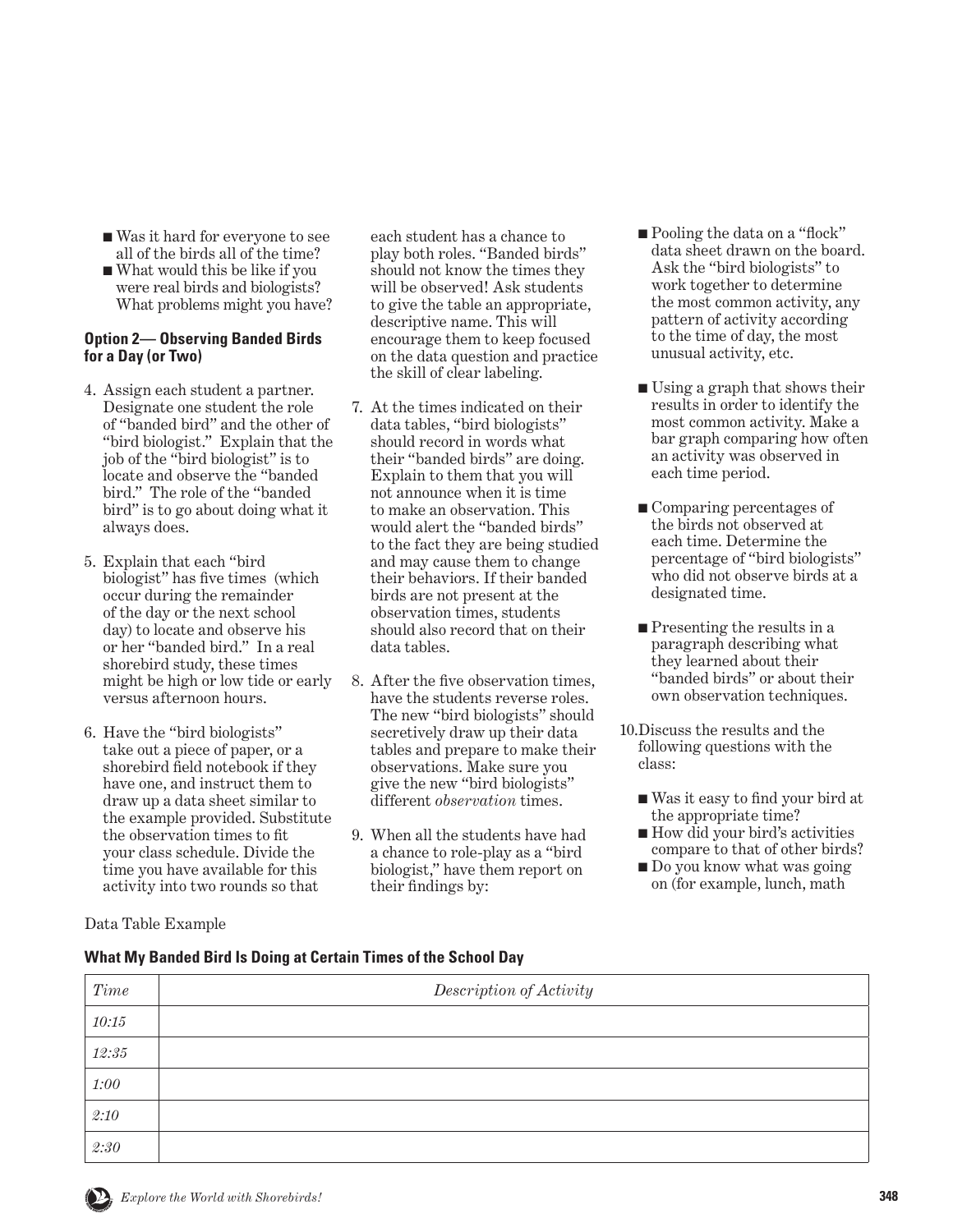period, physical education, class break) in the school or class during each observation time. Do you think that might have a relationship to the data results (for example, was there more running during lunch or more talking during art)?

- Did you notice any differences in the activity patterns of males and females?
- Do you think you got an accurate picture of what your bird does during the day?
- Was the sample size sufficient to give an accurate picture of bird activity?
- Did you have a banded bird that was not present? What challenges would that create for researchers?
- How could the plan we followed be modified to learn something about the specific activities of all the birds in the school? (First, come up with a study question or hypothesis. Then decide when and where would be the best time and place to collect data.)

#### **Additional Activities**

*Take a Field Trip to a Banding Station* Visit a bird bander in the field or invite one to come to your school to demonstrate the proper use of bird-banding equipment. Keep in mind that banders are busiest during spring and fall migration seasons. Your local state or federal wildlife agency's migratory bird department, a local Audubon chapter, or a nearby wildlife refuge should be able to direct you to someone who bands bird in your area.

#### *Human Labels*

Brainstorm or discuss with students ways in which humans are labeled or marked, whether for study or as an aid in daily life (for example, name, Social Security Number, library card, residency status, medical identification tags, "dog tags" for soldiers).

*How Do You Report a Banded Bird* If you or your students see a banded bird, it is important to report it. Color bands are reported to a different organization than silver/metal bands. To learn more, go to the Shorebird Sister Schools Web site *<http://sssp.fws.gov>* and click on "Tracking."